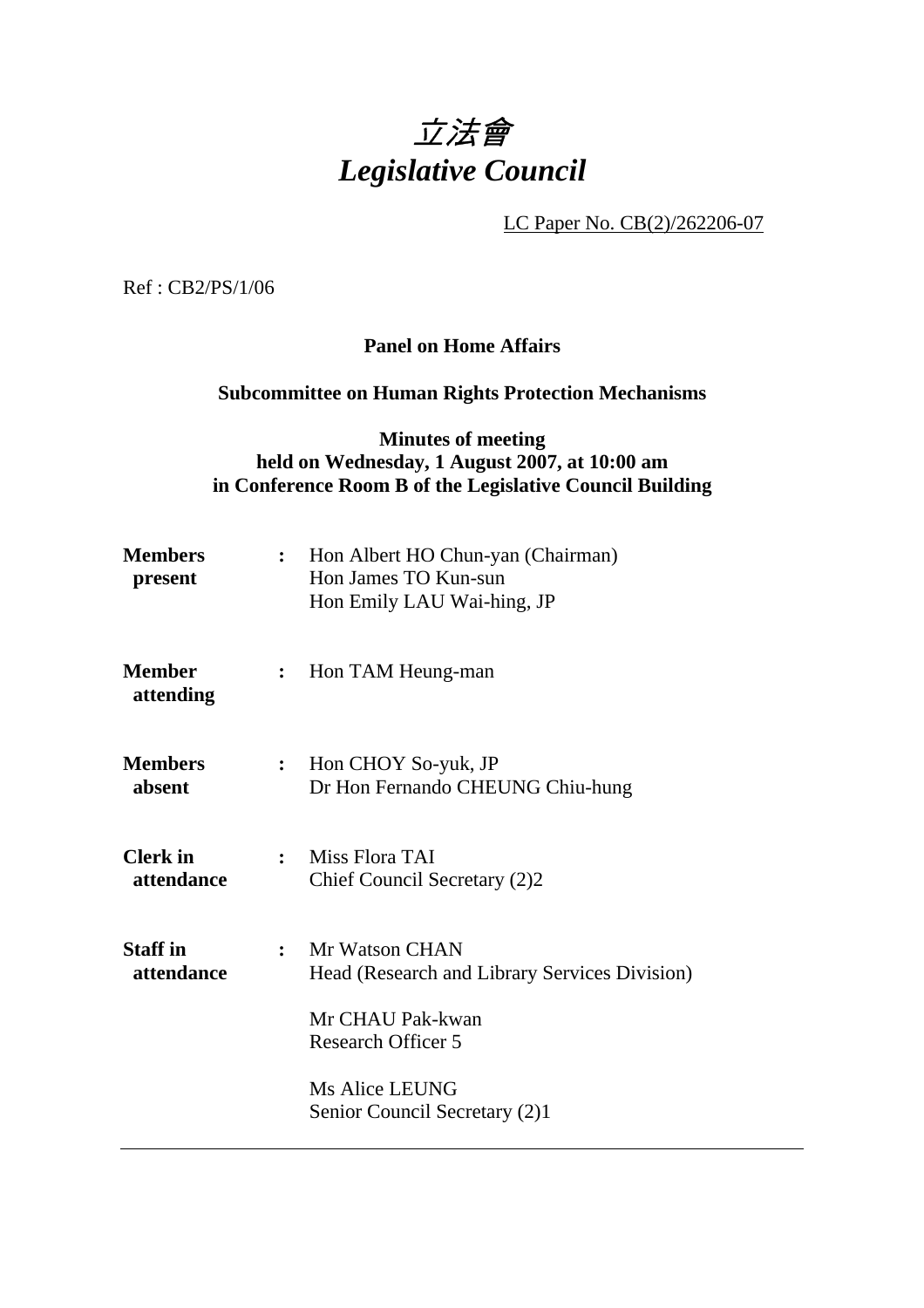Action

# **I. Proposed research outline on human rights commissions in selected places**

[LC Paper No. CB(2)2570/06-07(01)]

The Subcommittee deliberated (index of proceedings attached at **Annex**).

2. Members noted that the Research and Library Services Division of the Legislative Council Secretariat had taken into account most of the comments given by Mr C Raj KUMAR and Hong Kong Human Rights Monitor in drawing up the proposed research outline on human rights commissions (HRCs) in selected places as set out in the paper [LC Paper No.  $CB(2)2570/06-07(01)$ ].

### H(RL) 3. On the proposed research outline, the Research and Library Services Division was requested to take note of the following suggestions -

- (a) in Part 3 to provide background information on the setting up and development of HRCs in selected places;
- (b) in Part 3(b) to provide figures on the financial and human resources of HRCs, if available;
- (c) in Part 4 to include information on division of work and working relationship between HRCs and other human rights protection mechanisms in protecting and promoting human rights in the selected places, if available;
- (d) in Part 4(f) to collate critical review and evaluation conducted, preferably with academics' reviews, if available, and to make reference to the Paris Principles in conducting a critical review and evaluation of HRCs;
- (e) in Part 5 to compile comparison table(s) summarizing the various attributes of HRCs in the places studied with reference to the existing human rights protection mechanisms in Hong Kong; and
- (f) to include information of the relevant parts of the research on the monitoring mechanisms for the implementation of international human rights treaties in the United Kingdom, New Zealand and Canada conducted in 2004, if feasible.

Clerk/H(RL) discuss the draft of the research report when available. The Clerk was asked to 4. Subject to these suggestions, the Subcommittee endorsed the proposed research outline. At the suggestion of Ms Emily LAU, members agreed that the proposed completion date of the research of November 2007 could be extended if more time was required for gathering and studying reference information. Members further agreed that the Subcommittee should hold an informal meeting to liaise with the Research and Library Services Division in arranging the informal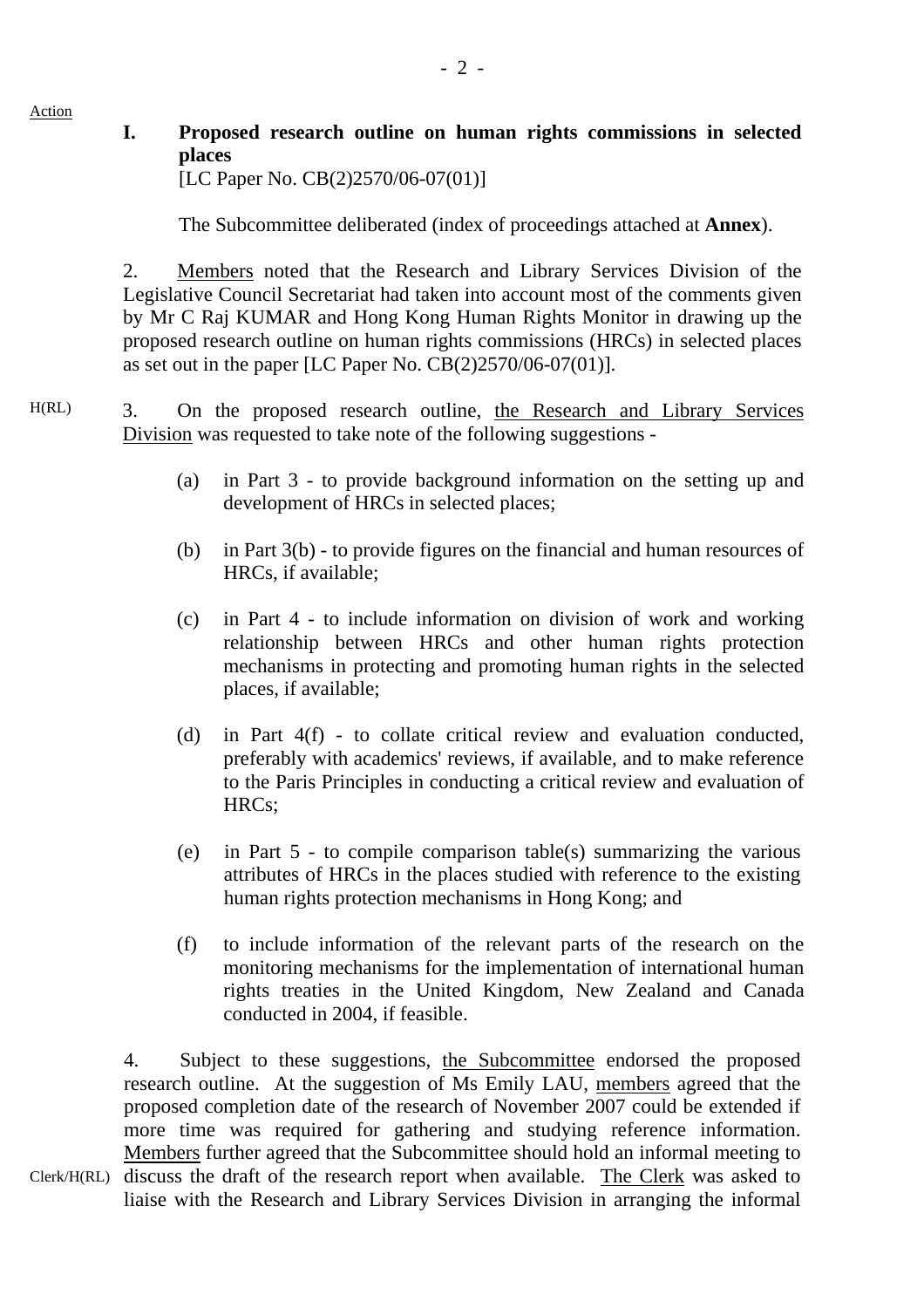Action

meeting.

## **II. Any other business**

5. There being no other business, the meeting ended at 10:25 am.

Council Business Division 2 Legislative Council Secretariat 21 August 2007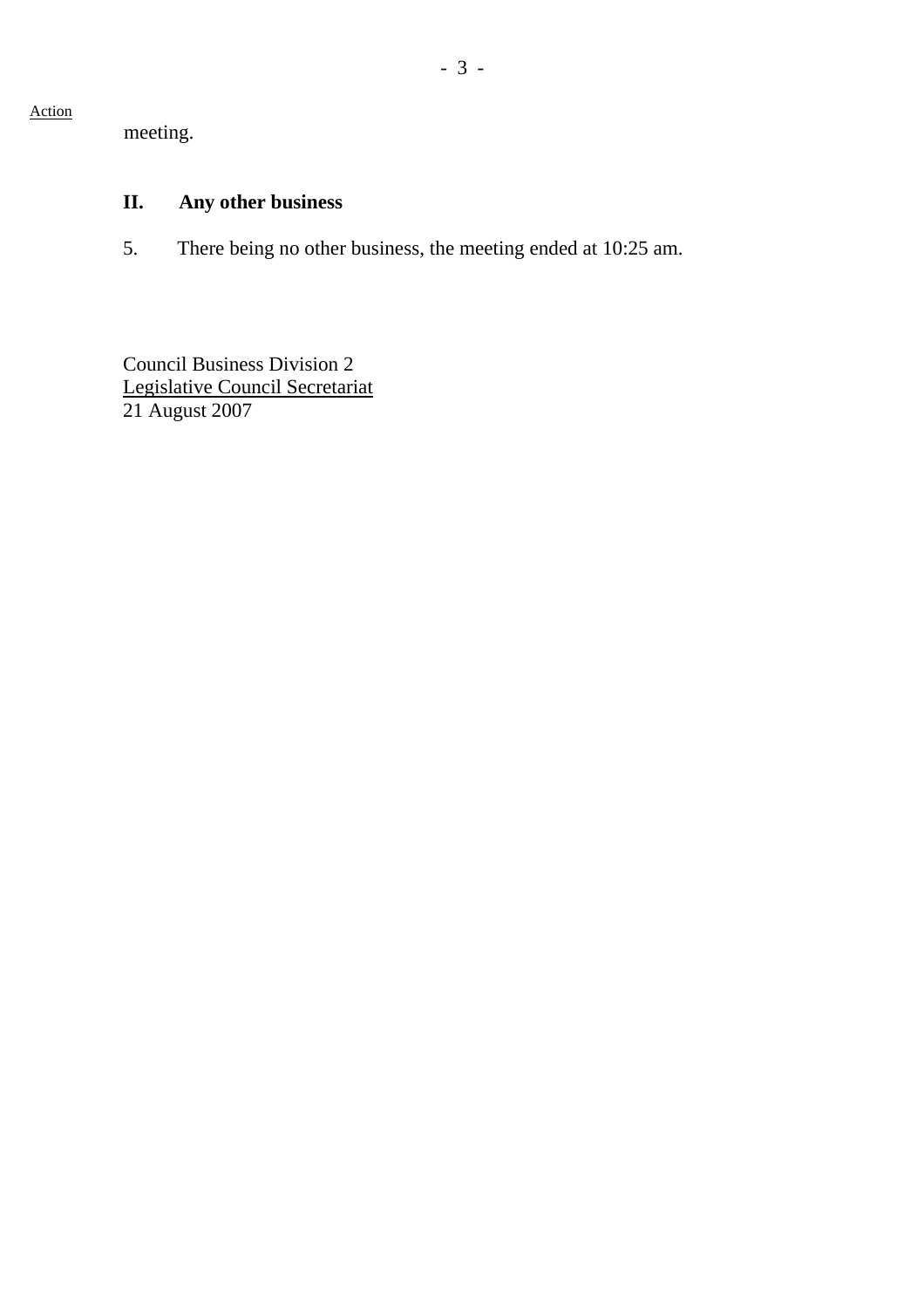### **Proceedings of the meeting of Subcommittee on Human Rights Protection Mechanisms on Wednesday, 1 August 2007, at 10:00 am in Conference Room B of the Legislative Council Building**

| Time marker       | <b>Speaker</b>                           | Subject(s)                                                                                                                                                                                                                                                                                                                                                                                                                                                                                                                                                          | <b>Action required</b>                                          |
|-------------------|------------------------------------------|---------------------------------------------------------------------------------------------------------------------------------------------------------------------------------------------------------------------------------------------------------------------------------------------------------------------------------------------------------------------------------------------------------------------------------------------------------------------------------------------------------------------------------------------------------------------|-----------------------------------------------------------------|
| $000442 - 000515$ | Chairman<br>Ms Emily LAU                 | Opening remarks                                                                                                                                                                                                                                                                                                                                                                                                                                                                                                                                                     |                                                                 |
| 000516 - 000825   | H(RL)                                    | Brief presentation of the proposed<br>research outline as set out in LC Paper<br>No. CB(2)2570/06-07(01).                                                                                                                                                                                                                                                                                                                                                                                                                                                           |                                                                 |
| 000826 - 001221   | Ms Emily LAU<br>H(RL)<br>RO <sub>5</sub> | Discussion on the scope of the<br>proposed research compared to that of<br>the previous research on the monitoring<br>mechanisms for the implementation of<br>international human rights treaties in<br>the United Kingdom, New Zealand and<br>Canada, which was conducted by the<br>Research<br>and<br>Library<br>Services<br>Division in 2004.                                                                                                                                                                                                                    |                                                                 |
|                   |                                          | Ms Emily LAU's suggestion to include $\vert H(RL) \vert$ to take<br>information of the relevant parts of the<br>previous research on human rights<br>commissions (HRCs) in the report of<br>the proposed research, if feasible.                                                                                                                                                                                                                                                                                                                                     | note (see para.<br>$3(f)$ of the<br>minutes)                    |
| 001222 - 001408   | Miss TAM Heung-man<br>Chairman           | Ms TAM Heung-man's concern over<br>the limited jurisdiction of the Equal<br>Opportunity Commission (EOC) as an<br>effective specialized institution to<br>promote and protect human rights and<br>her enquiry whether the role of EOC in<br>human rights issues would be studied.<br>The Chairman's clarification of the<br>objective of the proposed research as<br>agreed at the Subcommittee meeting<br>held in June 2007.                                                                                                                                       |                                                                 |
| 001409 - 001736   | Mr James TO<br>Chairman<br>H(RL)         | Discussion on the proposed research<br>outline -<br>Mr James TO's suggestion that<br>the proposed research should<br>cover whether existing human<br>rights protection mechanisms in<br>Hong Kong had also been<br>established in the selected places<br>where HRCs co-existed, and if<br>yes, information on division of<br>work and working relationship<br>between<br>HRCs<br>and<br>these<br>mechanisms in protecting and<br>promoting human rights in the<br>selected places, in particular<br>when handling complaints of<br>alleged human rights violations. | $H(RL)$ to take<br>note (see para.<br>$3(c)$ of the<br>minutes) |